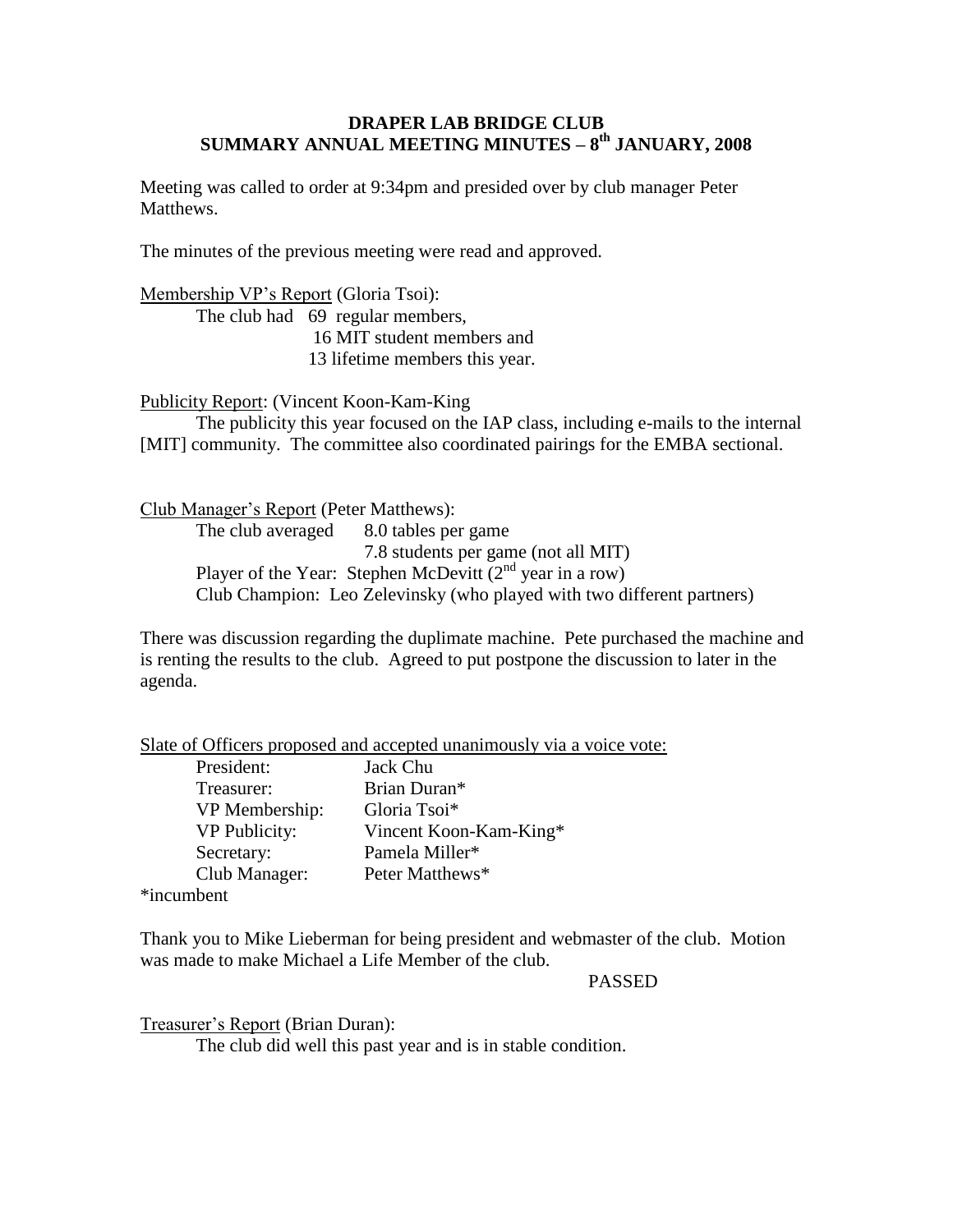## **OLD BUSINESS**

Hand duplication: The club manager is happy with the current fee per table. There was discussion regarding the machine itself. The current machine requires bar-coded cards. Those are double the price of regular cards. There is a newer, better machine which does optical recognition. The current machine can be returned for a full refund in the first year. It takes a half hour to duplicate the boards.

Proposed: Keep paying the Club Manager for the use of the machine.

PASSED

There was additional discussion regarding increasing the fee if the other machine is purchased, as this will save the club money on purchasing cards. No formal motion was made.

Table fees: There is a need to revisit the table fees, postponed from last year. This was postponed to new business.

Proposed: That the club switches to the 30VP scale for its Swiss Team events. Peter Matthews described the history of the scales. After some discussion, no motion was made.

Start times: There was discussion regarding moving the start time from 6:30pm to 7:00pm. Both sides of the issue were aired. The proposal was made to ask people who are occasional players what time they prefer.

## **NEW BUSINESS**

IAP Class: The class is being moved to Tuesday and Thursday evenings in order to attract people who can play on Tuesdays.

There are 8 tables in the first class.

Volunteers are needed to help run the novice game from Feb through May and to lecture on various topics.

Volunteers are also needed to fill in the movement.

The Club Manager is willing to support people who wish to take the Director's Course and exam. The Nationals in Boston this fall would provide [lower-cost] opportunities for anyone who wishes to become a director.

Proposal: That the club hold a barometer game or a Swiss pairs.

There was discussion of both formats. We would need pick-up slips and a nonplaying director.

PASSED (barometer game)